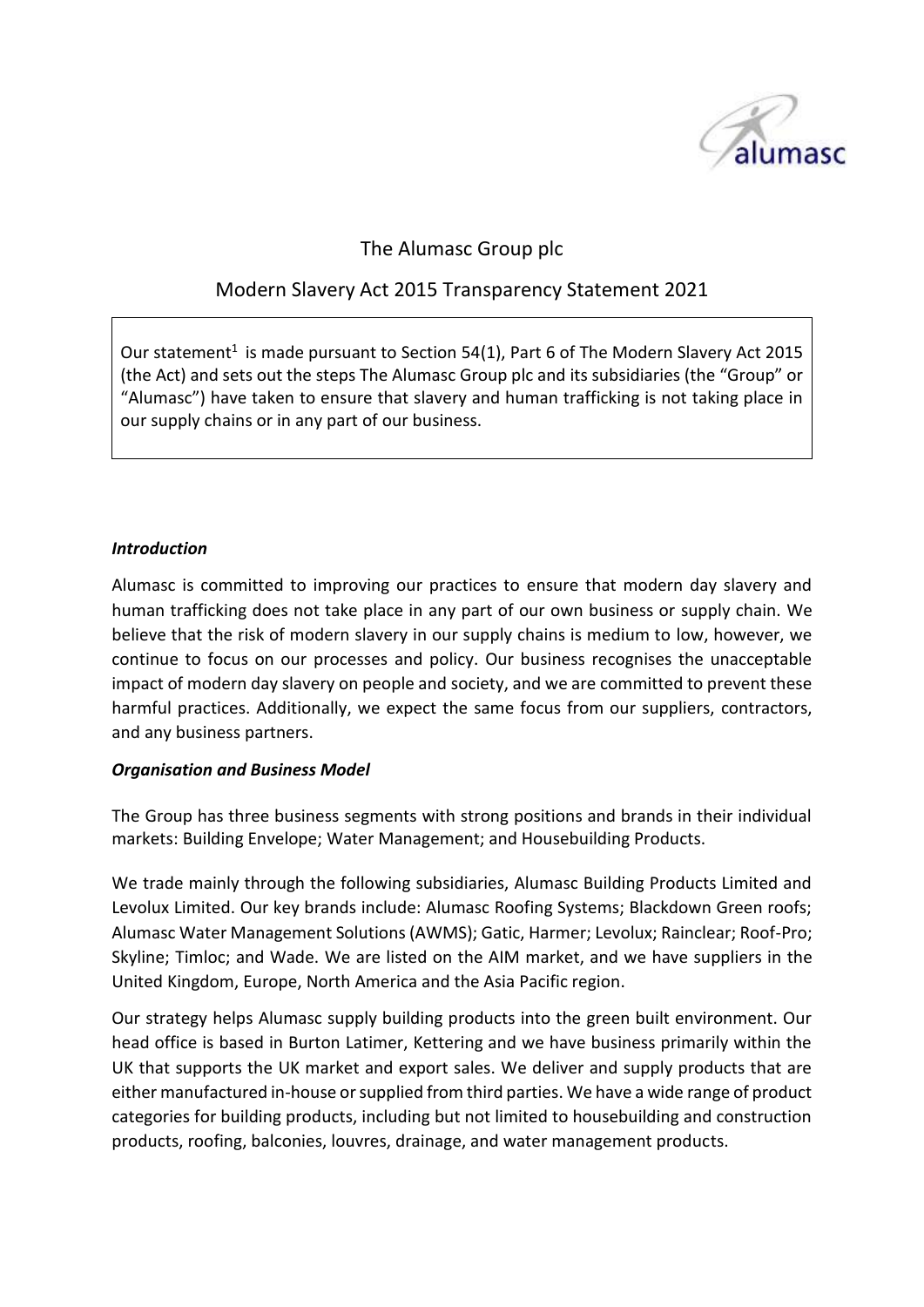Alumasc is of medium to low risk of modern slavery and human trafficking. We make and supply goods and have oversight of this process. Where materials and goods are supplied from overseas, we regularly review and visit (subject to the prevailing restrictions relating to the COVID-19 pandemic) and/or engage remotely to review our suppliers. We also consider suppliers of services within the UK such as security, cleaning and catering as higher risk areas.

## *Suppliers*

Although slavery is illegal in most countries, it does unfortunately still exist.

We engage reputable suppliers, with whom we foster long-term relationships and who share our values. New suppliers are risk-assessed and are asked to complete our compliance questionnaire. In addition, we have an ongoing oversight and review of key suppliers. We ensure that contracts are in compliance with relevant laws and regulations. We look to ensure that our suppliers complete our procurement questionnaire that seeks a commitment to uphold our requirements around protecting the environment and social behaviours in our supply chain. Commitments on opposing modern slavery are also required.

As an absolute minimum we expect the following from our supply chain:

- No forced, bonded or forced/involuntary prison or child labour;
- Workers to have rights for free association and bargaining;
- Clean, safe, and hygienic working conditions;
- Working hours to comply with national law and industry standards;
- The prohibition of physical abuse or discipline, the threat of physical, sexual, or other harassment and verbal abuse or other forms of intimidation.

### *Supply chain overview and Due Diligence process*

Alumasc is committed to have a transparent approach to ensure that its businesses and supply chains adhere and comply with the prevention of any aspect of slavery, as set out in The Modern Slavery Act 2015. The Group already has control processes in place to ensure its businesses comply with statutory regulations, including, where relevant (but not limited to): risk assessments; engagement with suppliers on the Group policy; contractual provisions; factory tours and visits. We also carry out supplier pre-screening where appropriate.

### *Risk Factors*

The highest risk areas are those where low skilled workers are employed in a high risk country. Risks also arise when a fee is charged for the supply of labour by an agency.

### *Our People*

Recruitment to fill vacancies is carried out in line with our internal guidance and we ensure we attract a broad range of candidates and that we hire the right person for the role. We also ensure that all new hires demonstrate their Right to Work checks in the countries where we operate. We have recruitment policies and clear standards of conduct in our Employee Handbook.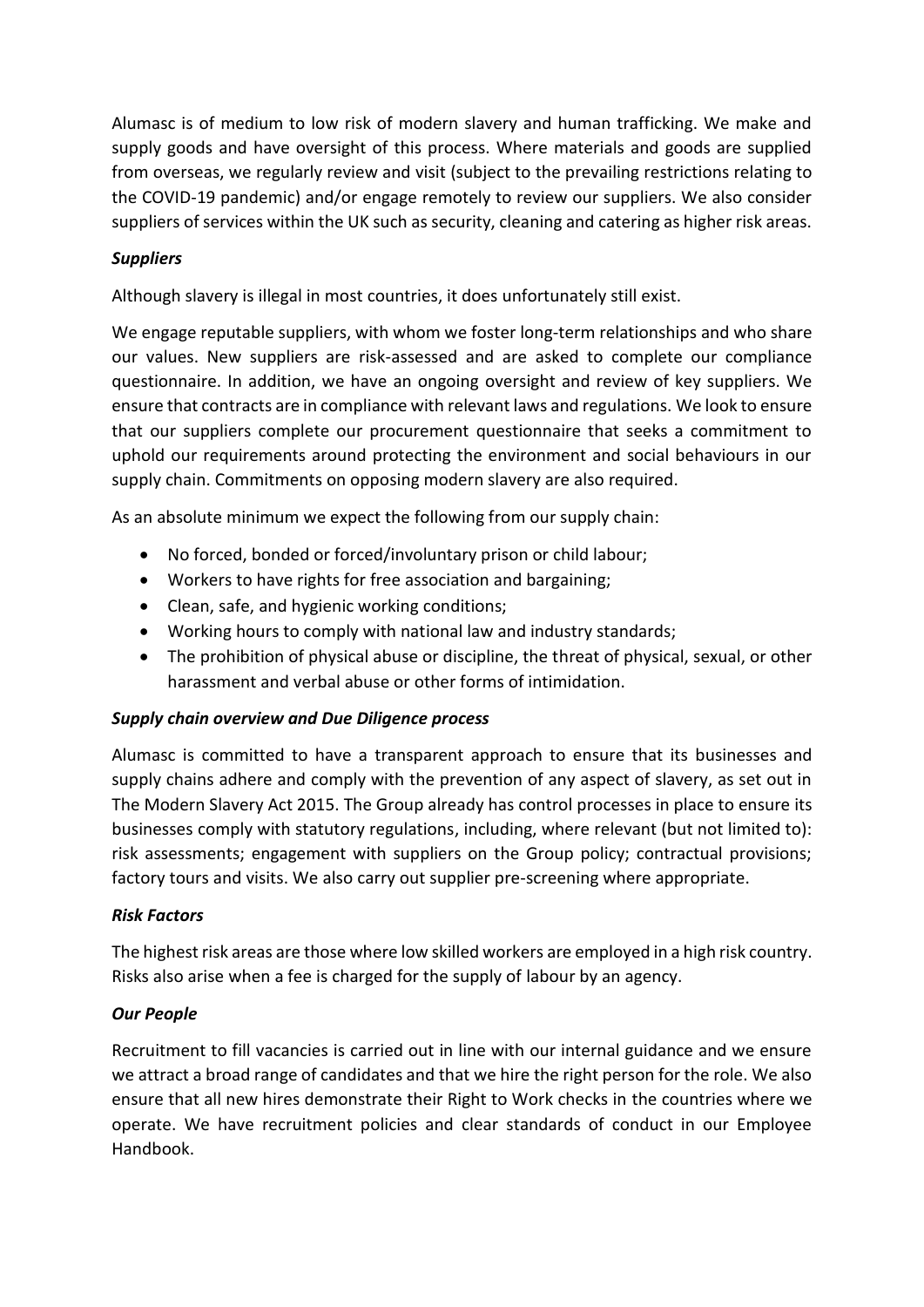## *Training*

We have provided training over a number of years to key employees on the Modern Slavery Act and they are encouraged to report any concerns. In addition, we have an Employee Whistle-blowing telephone line that all employees have access to use. This provides a confidential route for employees to seek advice about any issues personally affecting them or their families and it could also cover any concerns about modern slavery or human trafficking. There have been no such incidents reported in the year ended 30 June 2021.

### *Anti-Modern Slavery Policy*

Alumasc has a zero-tolerance approach to modern slavery and human trafficking and is committed to act ethically and to comply with all laws and regulations which are relevant to the Group's businesses and in all countries where the Group operates. The Group expects its suppliers to hold their own suppliers to the same high standards. Alumasc has an Anti-Modern Slavery and Human Trafficking Policy that was revised on 29 April 2021 to include the ILO's signs of forced labour which can be found on the website [www.alumasc.co.uk.](http://www.alumasc.co.uk/investors/corporate-governance/) This policy complements the Business Ethics, Whistle-blowing and Anti-Bribery & Corruption policies the Company already has in place which can also be found in the [corporate governance](http://www.alumasc.co.uk/investors/corporate-governance/) section of the website. As part of our Whistle-blowing and Modern Slavery training we include the signs to look for to identify forced labour. Team members are encouraged to raise any concerns and to report this to their line manager or to the Group Company Secretary.

#### *Progress in 2021*

### *Training*

We provide an online training module and have prepared refresher slides to make sure there is adequate awareness. Anti-modern slavery training has been added to our induction training materials. New hires receive face-to-face training on anti-modern slavery and human trafficking and slides are provided to facilitate the training.

#### *Performance Measurement*

Additional employees have been targeted for training in 2021, we are widening our training plan to include new staff and more of the wider workforce, to ensure there is awareness of modern slavery. We will also look to ensure that suppliers support our aims as set out in the Modern Slavery Statement and our Policies.

#### *Risk Assessments*

We have reviewed how we authorise and check any suppliers of temporary labour. In addition, we have reviewed our suppliers' list to identify any particular supply chains that are more exposed to a modern slavery risk.

This statement is made pursuant to s.54(1) of the Modern Slavery Act 2015 and constitutes our Group's Slavery and Human Trafficking Statement for the financial year ended 30 June 2021. The Statement was approved by the Board of Directors on 25 November 2021 and signed by Paul Hooper the CEO of The Alumasc Group plc.